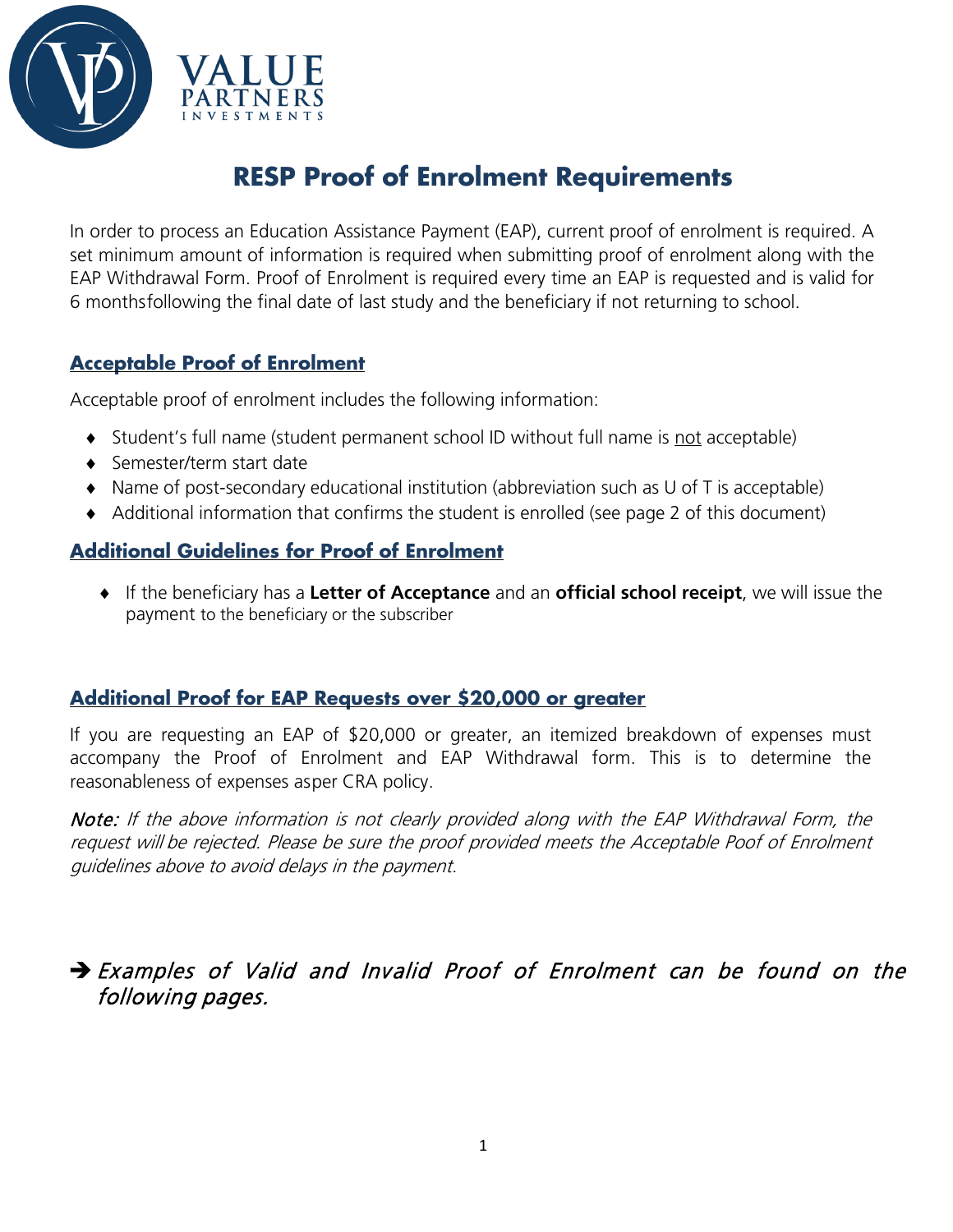

## **Valid Proof of Enrolment Examples**

One or more of the following documents may be required to determine enrollment status:

| Valid Document                                                                              | The Document Must:                                                                                                                                                                                                                                                                                                                                                                                                                                                        |
|---------------------------------------------------------------------------------------------|---------------------------------------------------------------------------------------------------------------------------------------------------------------------------------------------------------------------------------------------------------------------------------------------------------------------------------------------------------------------------------------------------------------------------------------------------------------------------|
| An invoice or receipt of payment or<br>deposit for tuition or on-campus school<br>residence | Be from the Office of the Registrar / Student Housing Office or<br>printed from the school's official website. If from the website,<br>theschool's Internet address must be clearly indicated.<br>Display the school's logo/name<br>Specify the amount paid/due<br>Clearly state the student's name<br>Clearly indicate payment due date, date of receipt OR current<br>semester of study or academic year (it must be within six months<br>of<br>the completed semester) |
| Timetable                                                                                   | Be from the Office of the Registrar or printed from the school's<br>$\blacklozenge$<br>official website. If from the website, the school's internet<br>addressmust be clearly indicated<br>Clearly state the student's name<br>State the course length and the number of hours in a course<br>of program per academic session<br>Clearly indicate the semester of study or academic year it must<br>bewithin six months of the completed semester.                        |
| Proof of Enrolment letter from the<br>Office of the Registrar                               | Be on the school's letterhead<br>٠<br>Clearly state the student's name<br>٠<br>Clearly indicate the semester of study or academic year (it must<br>bewithin six months of the completed semester)<br>Indicate the courses or program studied<br>٠<br>State that the student is enrolled/registered at the school                                                                                                                                                          |
| Transcript from the school*                                                                 | Be from the Office of the Registrar or printed from the school's<br>$\bullet$<br>official website. If from the website, the school's internet<br>addressmust be clearly indicated<br>Display the school's logo/name<br>Clearly state the student's name<br>Clearly indicate the semester of study<br>Clearly indicate the courses currently enrolled in                                                                                                                   |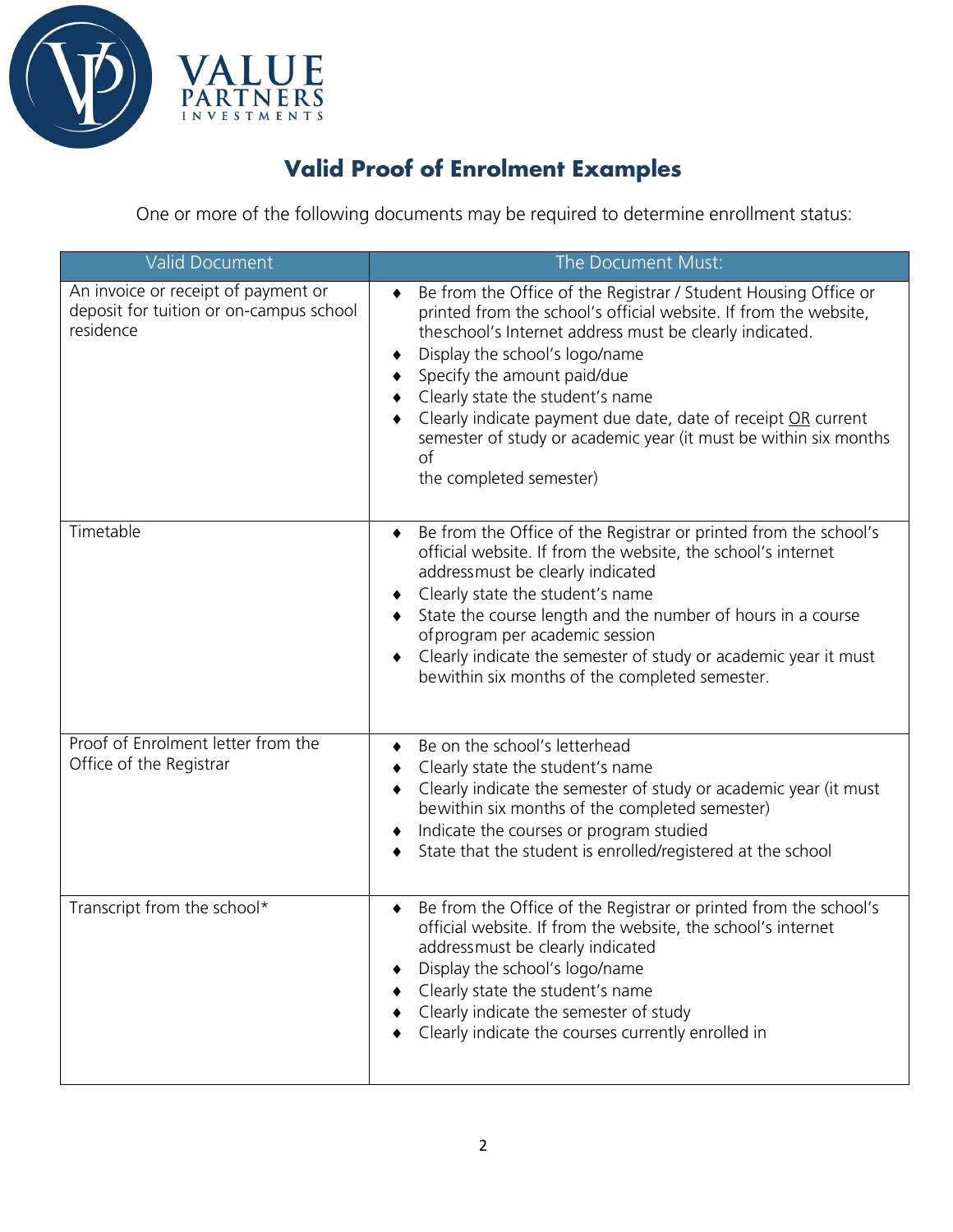



| <b>Electronic Documentation</b> | Email:<br>• Clearly indicate it is from the Office of the Registrar /<br>Student Housing Office<br>Clearly state the student's name<br>٠<br>Indicate the courses or program studied (for a confirmation<br>of registration email)<br>Indicate residence assignment and deposit paid/due (for<br>aresidence email)<br>Indicate tuition amount paid/due (for a tuition/payment email)<br>Screenshots:<br>Smart Phone:<br>Clearly indicate it is from the school's official mobile<br>application(app) or from the school's official website<br>Display the school's logo/name<br>Clearly state the student's name<br>• Clearly indicate the semester of study or academic year (it must<br>bewithin six months of the completed semester)<br>Clearly indicate the courses currently enrolled in and/or<br>indicatethe tuition amount paid/due<br>Web Portal:<br>Clearly indicate it is from the school official web portal<br>(onlineaccount)<br>Display the school's logo/name<br>Clearly state the student's name<br>$\bullet$<br>Clearly indicate the semester of study or academic year (it must<br>bewithin six months of the completed semester)<br>Clearly indicate the courses currently enrolled in and/or<br>indicatethe tuition amount paid/due |
|---------------------------------|----------------------------------------------------------------------------------------------------------------------------------------------------------------------------------------------------------------------------------------------------------------------------------------------------------------------------------------------------------------------------------------------------------------------------------------------------------------------------------------------------------------------------------------------------------------------------------------------------------------------------------------------------------------------------------------------------------------------------------------------------------------------------------------------------------------------------------------------------------------------------------------------------------------------------------------------------------------------------------------------------------------------------------------------------------------------------------------------------------------------------------------------------------------------------------------------------------------------------------------------------------|
|---------------------------------|----------------------------------------------------------------------------------------------------------------------------------------------------------------------------------------------------------------------------------------------------------------------------------------------------------------------------------------------------------------------------------------------------------------------------------------------------------------------------------------------------------------------------------------------------------------------------------------------------------------------------------------------------------------------------------------------------------------------------------------------------------------------------------------------------------------------------------------------------------------------------------------------------------------------------------------------------------------------------------------------------------------------------------------------------------------------------------------------------------------------------------------------------------------------------------------------------------------------------------------------------------|

### **Note: One or more documents may be necessary to meet the requirements listed above.**

**\***Transcripts that indicate "unofficial transcript" are acceptable provided it is printed from the school's official websiteand meets all other indicated requirements. "Unofficial transcript" from any other source is not acceptable.